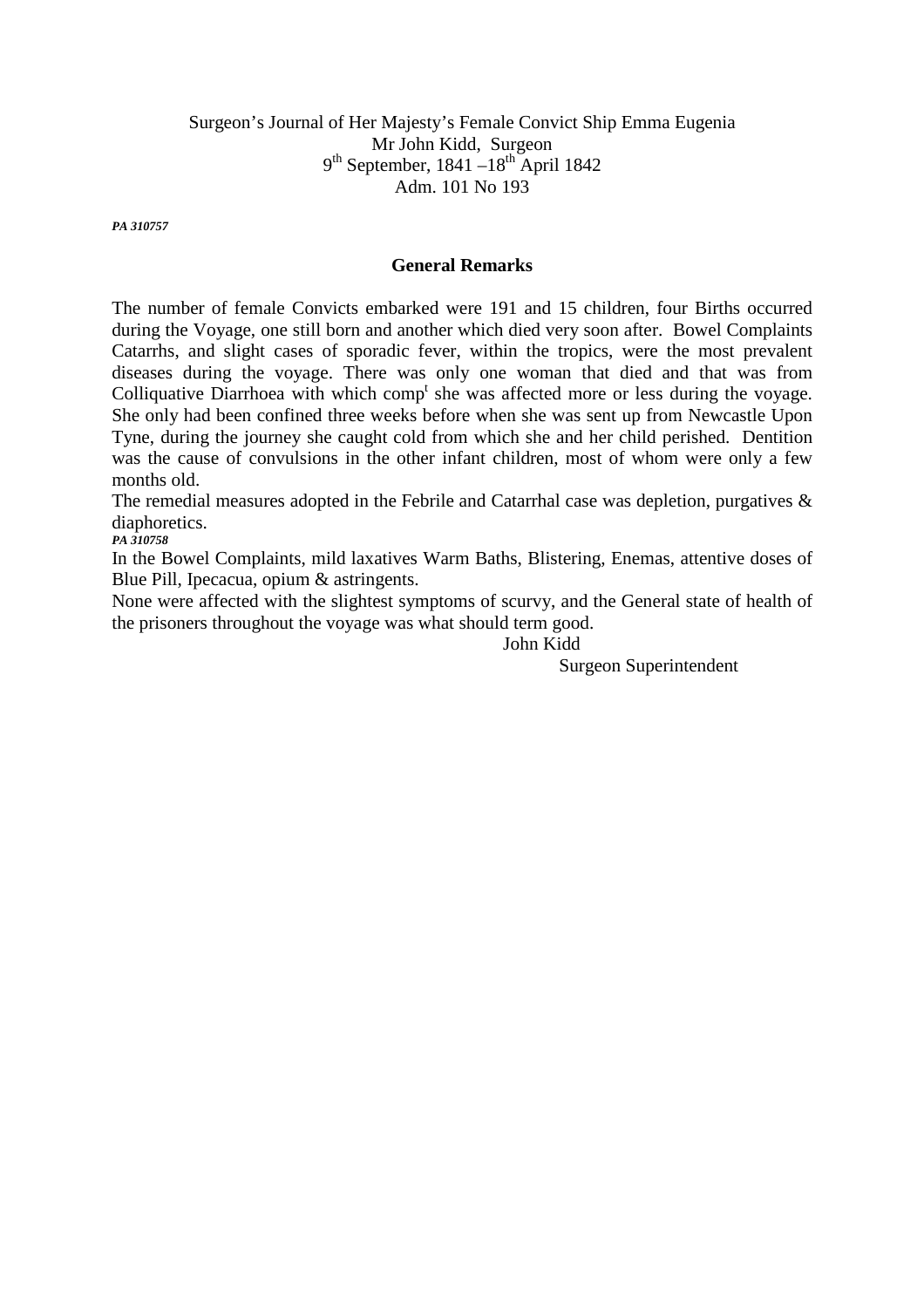| PA 310759                                                     |  |
|---------------------------------------------------------------|--|
| Copy of the sick list of the Emma Eugenia Female Convict Ship |  |

| <b>When Put</b>    | <b>Name</b>                    | Age             | Quality | <b>Disease or Hurt</b>              | <b>When Put</b>     | How             |
|--------------------|--------------------------------|-----------------|---------|-------------------------------------|---------------------|-----------------|
| <b>On Sick</b>     |                                |                 |         |                                     | <b>Off Sick</b>     | <b>Disposed</b> |
| List               |                                |                 |         |                                     | List                | <b>Of</b>       |
| 1841               |                                |                 |         |                                     |                     |                 |
| Oct 4th            | Ann Worthington                | 40              |         | feverish                            | Oct 9th             | Discharged      |
| 5                  | <b>Saragh Connelly</b>         | 18              |         | Venereal                            | $\&$                | Discharged      |
|                    |                                |                 |         |                                     |                     | to Horse        |
|                    |                                |                 |         |                                     |                     | Monyes??        |
|                    |                                |                 |         |                                     |                     | House?          |
| 6                  | Maria Smith                    | 21              |         | Catarrh                             | 9                   | Discharged      |
| $\overline{7}$     | Mary Hollings                  | 22              |         | Epitaxis                            | 20                  | Discharged      |
| 22                 | Mary Wood                      | 36              |         | Catarrh                             | Nov 5               | Discharged      |
|                    | <b>Saragh Holmes</b>           | 46              |         | Catarrh                             | Oct 25              | Discharged      |
| 23                 | Saragh M Taylor                | 22              |         | Venal & Mania                       | Nov <sub>23</sub>   | Discharged      |
| 30                 | Janet McWilliams               | 24              |         | Mania                               | Nov 2               | Discharged      |
| 31                 | Mary A Thompson                | 16              |         | Catarrhus                           | Nov 1st             | Discharged      |
| Nov $\overline{5}$ | Mary Hollings                  | 22              |         | Venereal                            | Dec 6               | Discharged      |
| 7                  | Harriet Baker                  | $\overline{22}$ |         | Venereal                            | <b>Nov 27</b>       | Discharged      |
| 9                  | Ann Goode                      | 24              |         | Liver Comp <sup>ts</sup>            | Dec 4               | Discharged      |
| 20                 | Louisa Croft                   | 24              |         | Catarrh                             | <b>Nov 22</b>       | Discharged      |
|                    | Cath <sup>ne</sup> Bell        | 22              |         | vs (see above)                      | Nov 21              | Discharged      |
| 12                 | Ellen Burke                    | 20              |         | Parturition                         | Nov <sub>23</sub>   | Discharged      |
| 13                 | <b>Mary Atkins</b>             | 40              |         | Bow <sup>1</sup> Comp <sup>ts</sup> | <b>Nov 16</b>       | Discharged      |
| 18                 | Ann Alexander                  | 28              |         | Haemorrhoris                        | <b>Nov 29</b>       | Discharged      |
| 27                 | Mary Fulton                    | 28              |         | Catarrh                             | Dec 4               | Discharged      |
|                    | Ellen Burke                    | 20              |         | Enteritis                           | Dec 11              | Discharged      |
| 30                 | Harrison Infant                | 7               |         | Convulsions                         | Nov 31              | Dead            |
|                    |                                | mth             |         |                                     |                     |                 |
| Decb 8             | Mary Halford                   | 34              |         | Injury of HDec<br>30ip              | Decb 30             | Discharged      |
| 10                 | Cecilia Inman                  | 29              |         | Bow <sup>1</sup> Comp <sup>ts</sup> | Decb 27             | Discharged      |
| 11                 | Julia Redding                  | $\overline{22}$ |         | Parturition                         | Decb 27             | Discharged      |
| 12                 | Thompson Infant                | $\overline{4}$  |         | Convulsions                         | Decb <sub>12</sub>  | Dead            |
|                    |                                | mth             |         |                                     |                     |                 |
| PA 310760          |                                |                 |         |                                     |                     |                 |
| Decb 14            | Harriet Lear                   | 18              |         | Catarrh                             | Decb <sub>19</sub>  | Discharged      |
|                    | Eliz <sup>th</sup> Borrett     | 23              |         | Rheumatism                          | Decb 19             | Discharged      |
|                    | Saragh Taylor                  | $\overline{26}$ |         | Catarrh                             | Decb 24             | Discharged      |
| 18                 | Mary Maguire                   | 20              |         | vs (see above)                      | Decb 21             | Discharged      |
| 19                 | Mary Middleton                 | 31              |         | Asthma                              | Decb 27             | Discharged      |
| 21                 | Mary Davis                     | $\overline{27}$ |         | Catarrh                             | Decb 24             | Discharged      |
|                    | Hannagh Tiley                  | 22              |         | Liver Compt                         | Jany 6              | Discharged      |
| 25                 | Eliz <sup>th</sup> Marshall    | 18              |         | Catarrh                             | Decb <sub>31</sub>  | Discharged      |
| 30                 | $Eliz$ <sup>th</sup> Shaw      | 18              |         | Fever                               | Jany 11             | Discharged      |
|                    | Ellen King                     | $\overline{28}$ |         | vs (see above)                      | Jany $\overline{6}$ | Discharged      |
| 31                 | Mary Middleton                 | 31              |         | Asthma                              | Jany 10             | Discharged      |
| 1842               |                                |                 |         |                                     |                     |                 |
| Jany 3             | <b>Mary Walters</b>            | 18              |         | Fever<br>$\overline{\mathbf{G}}$    | Jany 10             | Discharged      |
|                    | Mary Maguire                   | 20              |         | $\zeta\,\zeta$                      | 7                   | Discharged      |
| $\overline{4}$     | Mary Dunn                      | 23              |         | $\zeta$ $\zeta$                     | $\overline{9}$      | Discharged      |
| $\overline{7}$     | Mary Edwards                   | 27              |         | $\zeta$ $\zeta$                     | 11                  | Discharged      |
| 9                  | Eliz <sup>th</sup> Bennett     | 20              |         | $\zeta$ $\zeta$                     | 12                  | Discharged      |
|                    | Eliz <sup>th</sup> Dunks       | $\overline{23}$ |         | $\zeta\,\zeta$                      | 22                  | Discharged      |
|                    | Ann Smith                      | 16              |         | $\zeta\,\zeta$                      | 19                  | Discharged      |
|                    | Eliz <sup>th</sup> Choleration | 24              |         |                                     | 12                  | Discharged      |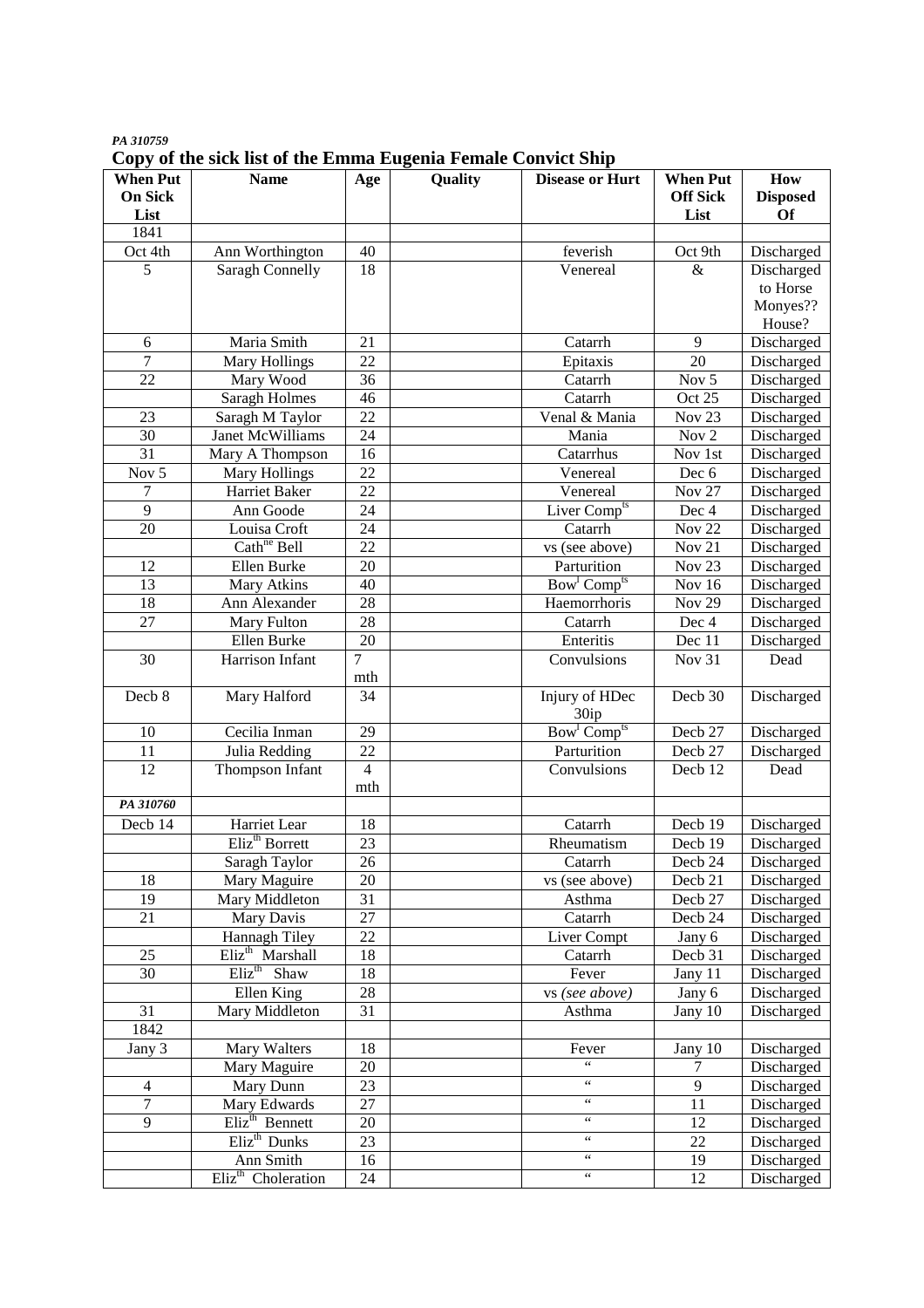| 9               | Cath <sup>ne</sup> Bell                         | 25              | Parturition                                                                | 20                    | Discharged               |
|-----------------|-------------------------------------------------|-----------------|----------------------------------------------------------------------------|-----------------------|--------------------------|
| 12              | Hannagh Kimber                                  | 32              | Liver Comp <sup>t</sup>                                                    | 20                    | Discharged               |
|                 | Julia Redding                                   | $\overline{22}$ | Rheumatism                                                                 | 24                    | Discharged               |
| 16              | Ann Ure                                         | 20              | Menorraghia                                                                | 20                    | Discharged               |
| $\overline{22}$ | Mary Maguire                                    | $\overline{20}$ | Catarrh                                                                    | $\overline{28}$       | Discharged               |
| Jany 25th       | Mary McLaughlan                                 | 27              | Bow <sup>1</sup> Comp <sup>ts</sup>                                        | Feby 18               | Discharged               |
|                 | Eliz <sup>th</sup> Hurst                        | $\overline{18}$ | Opthalmy                                                                   | Jany 28               | Discharged               |
| 28              | Louisa Croft                                    | 24              | Catarrh &                                                                  | Feby 7                | Discharged               |
|                 |                                                 |                 | feverish                                                                   |                       |                          |
|                 | Saragh Taylor                                   | 26              | Bow <sup>1</sup> Comp <sup>ts</sup>                                        | Feby 10               | Discharged               |
| Feby 4          | Mary Bell                                       | 40              | Catarrh &                                                                  | Feby 17               | Discharged               |
|                 |                                                 |                 | feverish                                                                   |                       |                          |
| $\overline{7}$  | May Coyle                                       | 17              | Catarrh &                                                                  | Feby 17               | Discharged               |
|                 |                                                 |                 | feverish                                                                   |                       |                          |
|                 | Mary Ford                                       | 17              | Rheumatism                                                                 | March 23              | Discharged               |
| 12              | <b>Saragh Britton</b>                           | 22              | Bow <sup>1</sup> Comp <sup>ts</sup>                                        | Feby 21               | Discharged               |
| 13              | Cath <sup>ne</sup> Bell                         | 25              | Bow <sup>1</sup> Comp <sup>ts</sup>                                        | 18                    | Discharged               |
| 14              | Saragh King                                     | 38              | Bow <sup>1</sup> Comp <sup>ts</sup>                                        | 18                    | Discharged               |
|                 | Hannagh Tiley                                   | 22              | Bow <sup>1</sup> Comp <sup>ts</sup>                                        | 18                    | Discharged               |
|                 | Rhoda Gunn                                      | 24              | Bow <sup>1</sup> Comp <sup>ts</sup>                                        | 18                    | Discharged               |
|                 | Maria Quigley                                   | 18<br>21        | Bow <sup>1</sup> Comp <sup>ts</sup><br>Bow <sup>1</sup> Comp <sup>ts</sup> | 19<br>$\overline{18}$ | Discharged               |
| 17              | <b>Charlotte Hughes</b><br><b>Bridget Doran</b> | $\overline{23}$ | Bow <sup>1</sup> Comp <sup>ts</sup>                                        | $\overline{25}$       | Discharged<br>Discharged |
| 18              | Ann Galt                                        | 20              | Bow <sup>1</sup> Comp <sup>ts</sup>                                        | 22                    |                          |
|                 | Alder's Child                                   | 16              | Bow <sup>1</sup> Comp <sup>ts</sup>                                        | 23                    | Discharged<br>Dead       |
|                 |                                                 | mth             |                                                                            |                       |                          |
| $\overline{19}$ | Ann McDonald                                    | $\overline{35}$ | $\zeta\,\zeta$                                                             | 25                    | Discharged               |
|                 | Maria Smith                                     | $\overline{18}$ | $\boldsymbol{\zeta} \boldsymbol{\zeta}$                                    | $\overline{22}$       | Discharged               |
| $\overline{23}$ | Eliz <sup>th</sup> Cole                         | $\overline{27}$ | $\boldsymbol{\zeta} \boldsymbol{\zeta}$                                    | March 16              | Discharged               |
|                 | Mary Edwards                                    | $\overline{27}$ | Cold & Rheum <sup>tsm</sup>                                                | 4                     | Discharged               |
| $\overline{25}$ | Marg <sup>rt</sup> Sarsfield                    | $\overline{16}$ | Bow <sup>1</sup> Comp <sup>ts</sup>                                        | March 1               | Discharged               |
|                 | <b>Beatrice M Barnett</b>                       | 32              | Cold & Rheum <sup>tsm</sup>                                                | 4                     | Discharged               |
| 26              | Saragh Herrerd                                  | 15              | Bow <sup>1</sup> Comp <sup>ts</sup>                                        | 1                     | Discharged               |
| PA 310761       |                                                 |                 |                                                                            |                       |                          |
| Feby 27th       | Eliz <sup>th</sup> Wilson                       | 16              | Bow Comp <sup>ts</sup>                                                     | March 2               | Discharged               |
|                 | Eleanor Williams                                | 30              | $\zeta\,\zeta$                                                             |                       | Discharged               |
|                 | Mary McLaughlan                                 | 27              | $\zeta$ $\zeta$                                                            | 30                    | Discharged               |
| 28              | Ann McLean                                      | 35              | Catarrh &                                                                  | 8                     | Discharged               |
|                 |                                                 |                 | feverish                                                                   |                       |                          |
| March 4         | Eleanor Mitchell                                | 21              | $\zeta\,\zeta$                                                             | 15                    | Discharged               |
|                 | Eliz <sup>th</sup> Grey                         | 33              | Bow <sup>1</sup> Comp <sup>ts</sup>                                        | 16                    | Discharged               |
| 7               | Mary Easton                                     | 40              | Asthma                                                                     | 9                     | Discharged               |
| 8               | Ann Alexander                                   | 28              | $Bow^l$ Comp <sup>ts</sup>                                                 | April 8               | Discharged               |
| 9               | Cath <sup>ne</sup> Bell                         | 25              |                                                                            | 8                     | Discharged               |
| 20              | Mary McIntyre                                   | 20              | Catarrh                                                                    | March 28              | Discharged               |
| 22              | Cath <sup>ne</sup> Bramwell                     | 45              | Bow <sup>l</sup> Comp <sup>ts</sup>                                        | April 16              | Discharged               |
| 30              | Ann Goode                                       | 24              |                                                                            | 2                     | Discharged               |
| 31              | Mary McNitt                                     | 28              | Catarrh                                                                    | 16                    | Discharged               |
| $Ap1$ 3         | Cholerton                                       | 24              | $\zeta\,\zeta$                                                             | Ap <sup>1</sup> 16    | Discharged               |

John Kidd Surgeon Superintendent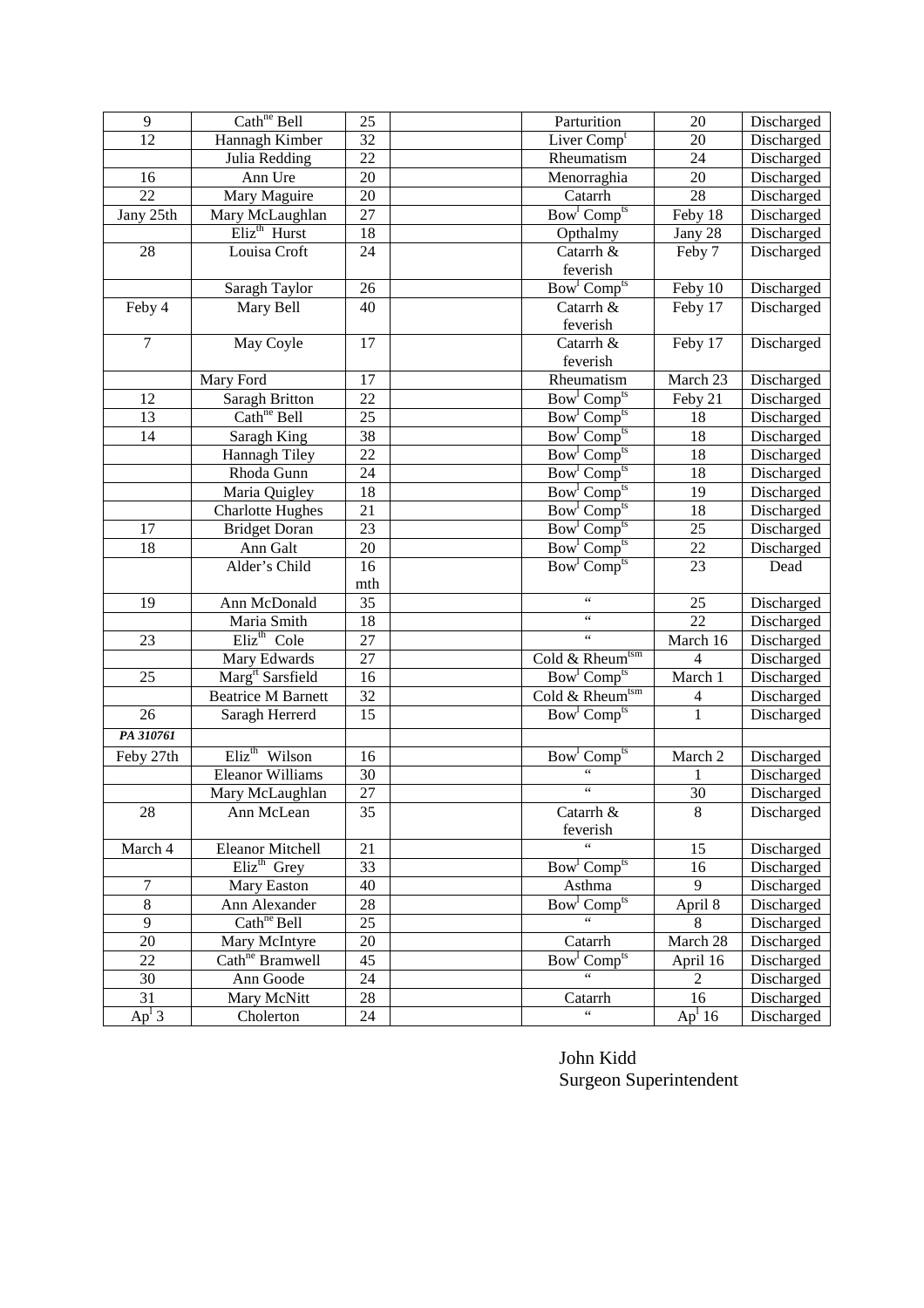# **Return of Cases of Vaccination on Board "Emma Eugenia" Female Convict Ship**

| <b>Taken Vaccination</b><br>1841 | <b>Names</b>      |               | <b>Result</b> |
|----------------------------------|-------------------|---------------|---------------|
| Oct 3                            | Mary Conner's     | child         | Work          |
|                                  | Eleanor William's | $\leq$ $\leq$ | Failed        |
|                                  | Saragh Thomson's  | $\leq$ $\leq$ | Work          |
|                                  | Ann Alder's       | 66            | $\leq$ $\leq$ |
|                                  | Mary McLaughlin's | 66            | Failed        |
|                                  | Catherine Ward    | 66            | Work          |
| 13                               | Elanor William's  | $\leq$ $\leq$ | Work          |
|                                  | Mary McLaughlin's | 66            | Failed        |
| 21                               | Mary McLaughlin's | $\leq$ $\leq$ | $\leq$ $\leq$ |
| 27                               | Mary McLaughlin's | $\leq$ $\leq$ | 66            |
|                                  |                   |               |               |

 John Kidd Surgeon Super<sup>tnt</sup>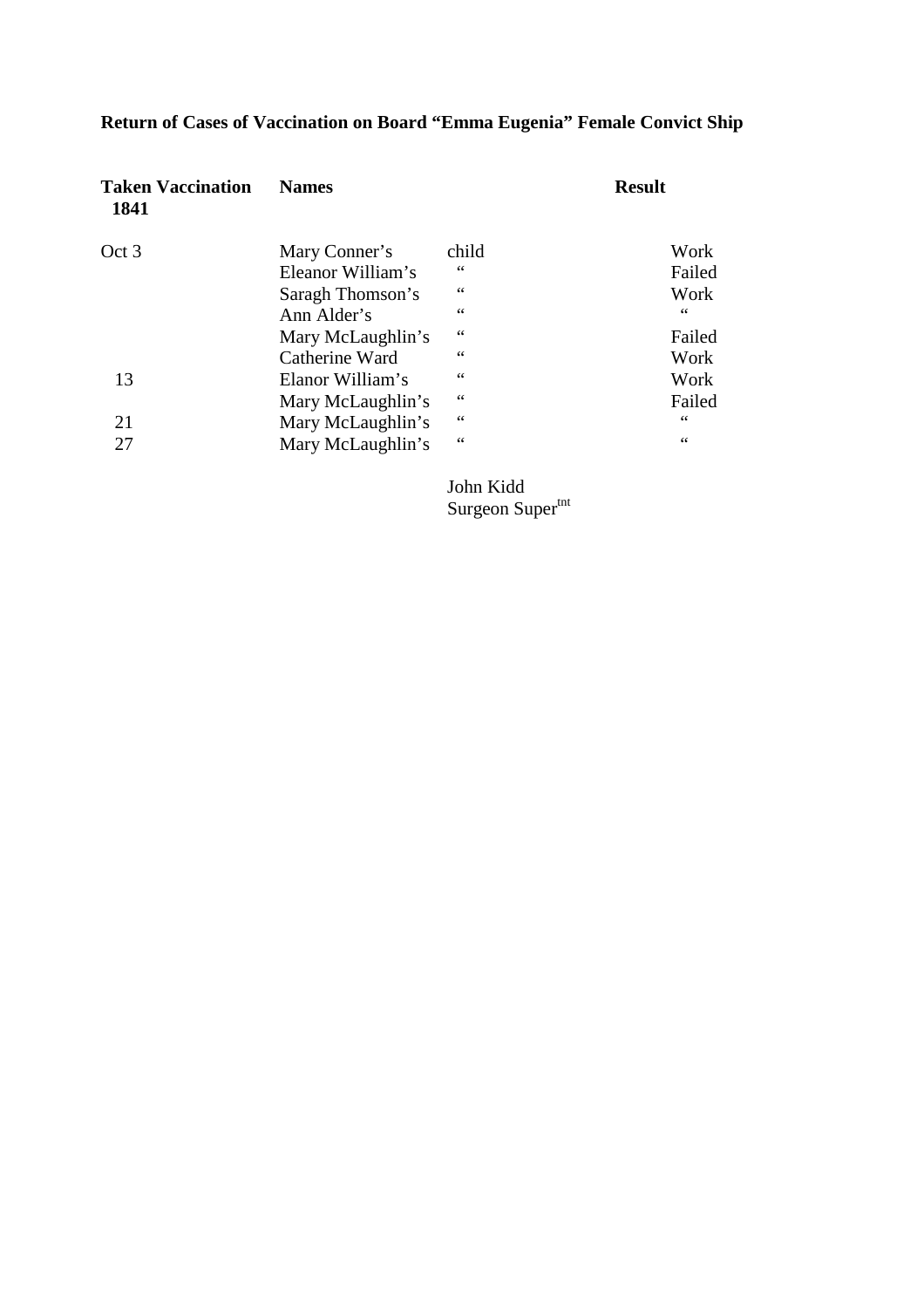#### *PA 310762*

**Medical and Surgical Journal of Her Majesty's Convict Ship "Emma Eugenia" between the 9th September, 1841, and the 18th April. 1842, during which time the said shop has been employed in a voyage from Woolwich to Hobart Town, Van Diemen's Land** 

|                  | No.        | Men's Names, Ages,          |                                                                                                         |
|------------------|------------|-----------------------------|---------------------------------------------------------------------------------------------------------|
| <b>Nature of</b> |            | <b>Qualities, Time when</b> | The History, Symptoms, Treatment, and Daily                                                             |
| <b>Disease</b>   | of<br>Case | and where taken ill,        | Progress of the Disease or Hurt.                                                                        |
|                  |            | and how disposed of.        |                                                                                                         |
| Catarrh          | 1          | Mary Wood                   | A delicate looking woman and apparently predisposed to                                                  |
|                  |            | aet 36                      | pectoral affections which she says has been caused by                                                   |
|                  |            | Female Convict              | the sudden changes of temperature in her former                                                         |
|                  |            | Woolwich                    | occupation of a washerwoman. Oct $22nd$ Complains of                                                    |
|                  |            | Oct $22nd/41$               | sore throat & headache, short dry cough, & some                                                         |
|                  |            |                             | difficulty of breathing, with occasional cold chills, face                                              |
|                  |            |                             | flushed, eyes suffused & watery, tongue coated, Bowels                                                  |
|                  |            |                             | torpid, pulse accelerated - Fiat Ven Sec <sup>t</sup> ad zxvi et                                        |
| PA310763         |            |                             | Sumat Pil et Pulv. An.t Hyd. Submur a.a.gr iv et Haust                                                  |
|                  |            |                             | $\frac{1}{4}$ <sup>6</sup> q.q.h. Rep <sup>tr</sup> donec Catharsis                                     |
|                  |            |                             | et Magnes Sulp ziii Ant. Tart. gr 1/4 Aq zii M.                                                         |
|                  |            |                             | 23 <sup>rd</sup> Bowels free, less pyrexia. Throat sore and a good                                      |
|                  |            |                             | deal of cough neck to be rubbed with the Linim Camph                                                    |
|                  |            |                             | and feet put in warm water tonight et Sumat                                                             |
|                  |            |                             | $1/4^t$ q.q. hor Haust Sequent.                                                                         |
|                  |            |                             | Rx Potass. Nitrat. gr xii                                                                               |
|                  |            |                             | Ant. Tart. gr 1/4                                                                                       |
|                  |            |                             | Aq Pure zifs m. p.h.?(3 letters crossed out)<br>$24th$ Where she has bled is painful and the arm & fore |
|                  |            |                             | arm is a good deal swelled $&$ inflamed and there is also                                               |
|                  |            |                             | some excitement – arm to be fomented $\&$ poulticed.                                                    |
|                  |            |                             | et addend $Sing1$ Haust Sprt Aether Nit -zfs-                                                           |
|                  |            |                             | $25th$ no better                                                                                        |
|                  |            |                             | $26th$ a slight discharge from the wound where she was                                                  |
|                  |            |                             | Bled, arm & fore arm still swelled but not so painful -                                                 |
|                  |            |                             | Catarrhal Symptoms subsiding - Bowels rather torpid                                                     |
|                  |            |                             | $Reptr$ Pil et Cal & Ant h.s.                                                                           |
|                  |            |                             | c Haust Purgans et Infus Sennae & Magnus Sulph                                                          |
|                  |            |                             | $primo$ mane $-$                                                                                        |
|                  |            |                             | $28th$ Swelling of the arm gradually subsiding, less cough,                                             |
|                  |            |                             | throat better bowels open. Cont Haust et Potass Nitrat                                                  |
|                  |            |                             | <i>bis ut ter in die Rep<sup>tr</sup></i> 30 Improving                                                  |
|                  |            |                             | Novb 1 <sup>st</sup> Breathing better less cough, more expectoration                                    |
|                  |            |                             | & feels altogether improved some discharge from wound                                                   |
|                  |            |                             | where she was bled swelling nearly subsided but the arm                                                 |
| <i>PA310764</i>  |            |                             | about the elbow joint feels stiff when she moves it. Cont                                               |
|                  |            |                             | Catap & Pil Med.                                                                                        |
|                  |            |                             | $2nd$ Improving                                                                                         |
|                  |            |                             | 3 Arm much better all Catarrhal Symptoms nearly                                                         |
|                  |            |                             | subsided -<br>Omit Catap <sup>ls</sup>                                                                  |
|                  |            |                             | 4 Better                                                                                                |
|                  |            |                             | 5 Discharged                                                                                            |
|                  |            |                             |                                                                                                         |
|                  |            |                             |                                                                                                         |
|                  |            |                             |                                                                                                         |
|                  |            |                             |                                                                                                         |
|                  |            |                             |                                                                                                         |
|                  |            |                             |                                                                                                         |
|                  |            |                             |                                                                                                         |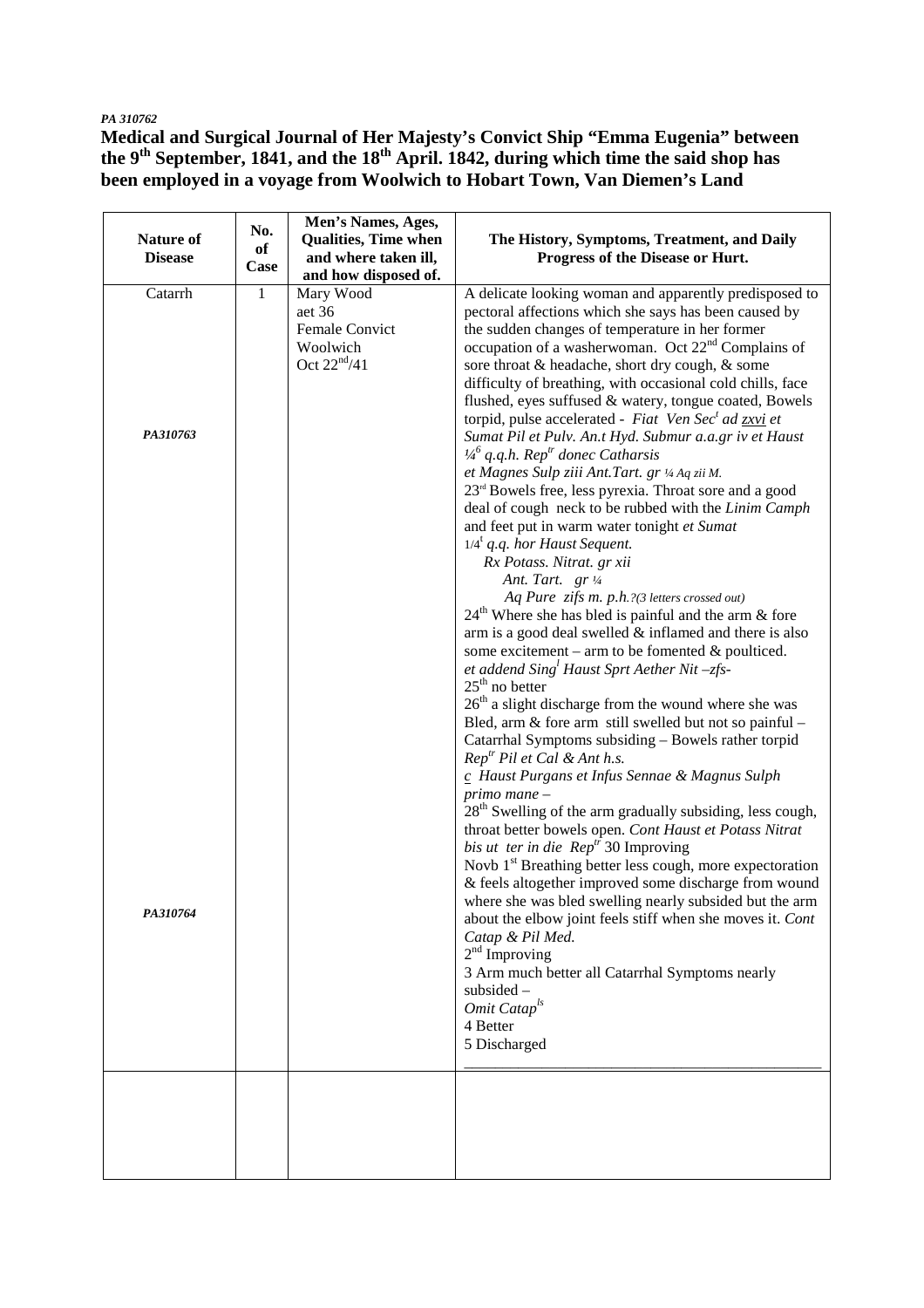| Venereal<br>PA310765 | $\overline{2}$ | Harriet Baker<br>aet 22<br>Female Convict<br>Norwich<br>Novb $7th/41$<br>Discharged                                                                 | Is a fair delicate looking girl of a Strumous Diathesis.<br>She has sundry chancres & warts around the Vulva, and<br>ulceration extending along the inner side of the Labia,<br>which are swollen and a good deal of discharge from<br>them. Parts to be frequently bathed with warm water -<br>poulticed.<br>et Sumat bis die Pil Hydrarg gr iv<br>9 Genitals not so much swollen or inflamed Cont<br>$12th$ Swelling & inflammation of Labia subsiding. Warts<br>which are numerous increase in size – Considerable<br>Discharge Warts & sores to be touched with the Nitras<br>Argent. and the parts bathed twice a day with a thick?<br>solution of the Sulphas Capsi Cont pil<br>$14th$ Warts diminishing, & sore cleaner & contracting<br>$16th$ Gums slightly affected & sores healing Cont<br>$18th$ Mouth sore, warts nearly gone & sores improving to<br>be touched every alternate day with Sulph Capsi et<br>foment? alter. q.q. nocte Pil Hyd gr <u>v</u> 20 <sup>th</sup> Better Cont<br>$22nd$ Mouth very sore & much Ptyalism – Sores nearly<br>healed Warts gone Omit Pil h tr? solvi? in? die? gargle?<br>Comp et Sumat Mag. Sulp ziv Infus Sennae zifs<br>$23^{\text{rd}}$ Better Cont -<br>$25th$ Improved                                                                                                                                                                                                                                                       |
|----------------------|----------------|-----------------------------------------------------------------------------------------------------------------------------------------------------|--------------------------------------------------------------------------------------------------------------------------------------------------------------------------------------------------------------------------------------------------------------------------------------------------------------------------------------------------------------------------------------------------------------------------------------------------------------------------------------------------------------------------------------------------------------------------------------------------------------------------------------------------------------------------------------------------------------------------------------------------------------------------------------------------------------------------------------------------------------------------------------------------------------------------------------------------------------------------------------------------------------------------------------------------------------------------------------------------------------------------------------------------------------------------------------------------------------------------------------------------------------------------------------------------------------------------------------------------------------------------------------------------------------------------------------------------------------------------------------|
| Convulsions          | 3              | Novb $27th/41$<br>Harrison Infant<br>aet 7 months<br>at Sea<br>Lat 49.59 N<br>Long <sup>t</sup> 4,2 W<br>Nov $30^{th}/41$<br>Died Novb $30^{th}/41$ | 27 <sup>th</sup> Discharged<br>This child by the mothers statement was suddenly ill in<br>the night with a fit, and before a light could be invented?<br>and I called the Infant ceased to exist. It was born on<br>board and from birth very delicate for the last few days it<br>had been afflicted with slight cold and weak eyes -so<br>that and the pitching and rocking of the vessel from the<br>extremely boisterous state of the weather and the mother<br>not particularly attentive, I attribute its sudden decease.                                                                                                                                                                                                                                                                                                                                                                                                                                                                                                                                                                                                                                                                                                                                                                                                                                                                                                                                                      |
| Fever<br>PA 310766   | $\overline{4}$ | Eliz <sup>th</sup> Shaw<br>Aet 18<br>Female Convict<br>Decb $30th$<br>At Sea<br>Lat $4.36$ N<br>Long <sup>t</sup> 20.30 W                           | Has been indisposed for the last day or two $-$ Comp <sup>1s</sup><br>Headach, pain in the back & limbs, general soreness all<br>over the body which she attributes to getting wet on<br>deck, and allowing her clothes to dry on her, as it was the<br>succeeding night that she was seized with cold chills<br>followed by fever & headach from which she has not<br>since been free – Pulse is now quick $&$ hard Skin hot, dry<br>white tongue, much thirst. Bowels confined $-$ Fiat Ven.<br>Sect. ad z xvi et Sumat Pil et Calomel & Pulv Antim a.a.<br>$gr v c$ Haust Sequent $\frac{1}{4}$ q.q. hor<br>$Reptr$ donec Catharsis<br>Rx Magnes Sulph. ziii<br>Ant. Tart. $gr 1/6^{ts}$<br>Infus Sennae zifs M??<br>31 <sup>st</sup> Bowels freely acted on headach intense and rather<br>disposes to be delirious – pulse quick $\&$ small, tongue<br>parched much thirst. Hair to be removed and head kept<br>wet with spirit wash et Sumat $1/4$ <sup>ts</sup> q.q.hors Haust<br>Sequent Rx Potass Nitros gr fs - Ant Tart gr 1/4 Aq zii ??<br>Rept Pil et Cal & Ant h.s.<br>Jany 1 <sup>st</sup> Passed a bad and restless night, during her short<br>disturbed sleep wandered and talked much, more<br>composed and quiet this morning, but there is still a good<br>deal of Pyrexia and Complains much of her head which<br>she says is ready to split and to afford her relief I opened<br>the temporal artery and extracted twelve ounces blood<br>with the best effort. |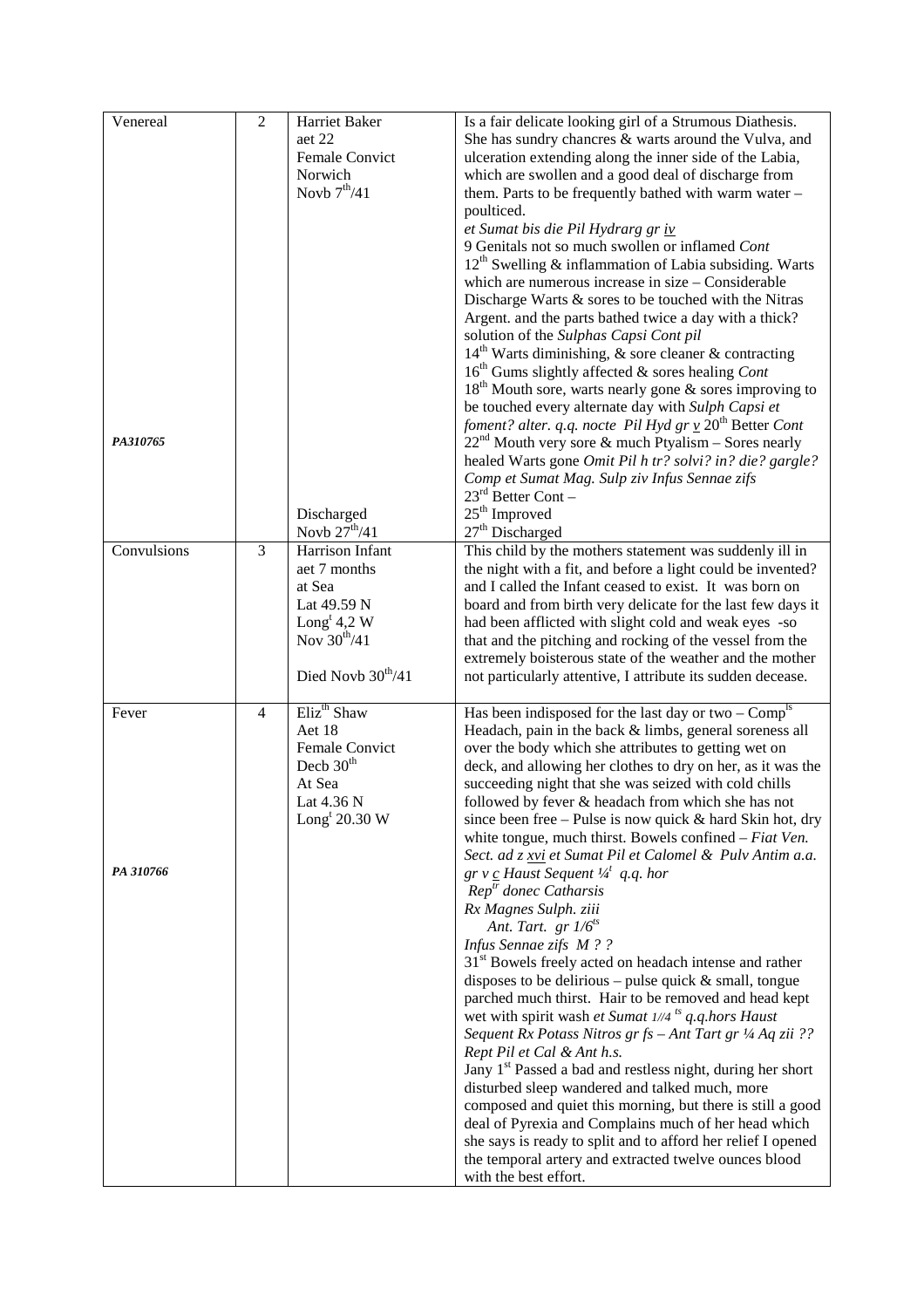| Fever                    | $\overline{4}$ | Eliz <sup>th</sup> Shaw      | Cont Haust Pil h.s. et Lotio Catrih? - (Cathartic?)                                                                                               |
|--------------------------|----------------|------------------------------|---------------------------------------------------------------------------------------------------------------------------------------------------|
|                          |                |                              | $2nd$ passed a better night tho' at times quite delirious                                                                                         |
|                          |                |                              | pulse quick & small, skin soft & disposed to moisture as                                                                                          |
|                          |                |                              | also the tongue, but still much thirst and head very                                                                                              |
|                          |                |                              | painful but not quite so much? as it has been -                                                                                                   |
|                          |                |                              | Appl. Empl. Canthar <sup>d</sup> nuche                                                                                                            |
|                          |                |                              | Cont Lotio et Pil h.s. Con Haust. -                                                                                                               |
|                          |                |                              | 3 <sup>rd</sup> Had a tolerable night, Blister now well and she feels                                                                             |
| PA310767                 |                |                              | her head relieved but is much reduced in flesh from such                                                                                          |
|                          |                |                              | a short illness and complains of great weakness. Mouth                                                                                            |
|                          |                |                              | affected by the Calomel. Bowels open still great desire                                                                                           |
|                          |                |                              | for drink Omit Pil et Haust. Cream of Tartar & Barley                                                                                             |
|                          |                |                              | Water when thirsty.-                                                                                                                              |
|                          |                |                              | 4 <sup>th</sup> Free of excitement slight headach which she says is                                                                               |
|                          |                |                              | gradually subsiding - still feels much relief from the                                                                                            |
|                          |                |                              | Cold Lotion to the head.                                                                                                                          |
|                          |                |                              | $5th$ Convalescent - Light nourishing diet & a little Port                                                                                        |
|                          |                |                              | Wine.-                                                                                                                                            |
|                          |                |                              | $8^{th}$ gradually gaining strength but looks very thin & feels                                                                                   |
|                          |                |                              | great debility appetite tolerably good                                                                                                            |
|                          |                |                              | Sumat. Sulph Quinae gr iii                                                                                                                        |
|                          |                |                              | Infus Gent zifs tr? die?                                                                                                                          |
|                          |                |                              | $10^{\text{th}}$ Better                                                                                                                           |
|                          |                | Discharged Jany $11^{th}/41$ | 11 <sup>th</sup> Discharged                                                                                                                       |
| Liver Compl <sup>t</sup> | $\sqrt{5}$     | Hannagh White                | Jany $12th$ Is a woman of stout plethoric habit states that                                                                                       |
|                          |                | Aet 32                       | she has been affected for some days past with pains in                                                                                            |
|                          |                | Female Convict               | the right side extending up to the shoulder disordered                                                                                            |
|                          |                | Jany $12^{th}/41$            | stomach and constipation of the Bowels pain side is now                                                                                           |
|                          |                | At Sea                       | very much? attended with thirst and general febrile                                                                                               |
|                          |                | Lat 9.43 S                   | symptoms Fiat Ven Sect. ad z xvi et Sumat Pil et Cal &                                                                                            |
|                          |                | Long <sup>t</sup> 31.2 W     | Ant Pulv <u>a.a.</u> gr <u>i</u> c Haust Sequent 1/4 t q.q. hor Rep <sup>tr</sup>                                                                 |
|                          |                |                              | donec bene catharsis. Rx Magnes Sulph z iii Ant Tart. gr                                                                                          |
|                          |                |                              | $\frac{1}{4}$ Infus Sennae z fs M<br>13 <sup>th</sup> Was much relieved for some time after the bleeding                                          |
|                          |                |                              | but the pain has returned and is now nearly as severe as                                                                                          |
|                          |                |                              | before $-$ Pulse strong $\&$ full and there is a good deal of                                                                                     |
|                          |                |                              | general excitement and tenderness in the region of the                                                                                            |
|                          |                |                              | Liver Rept <sup>r</sup> Ven Sect ad z xx                                                                                                          |
| PA310768                 |                |                              | Cont Pil h.s. c Haust                                                                                                                             |
|                          |                |                              | 14 Much relieved, Bowels have been freely acted on                                                                                                |
|                          |                |                              | Sumat bis die Pil Seq <sup>t</sup> . Rx Hyd. Submur Tart Ant aa grii                                                                              |
|                          |                |                              | Confect q.s. ft Pil                                                                                                                               |
|                          |                |                              | $15th$ Side rather more painful during the night & very                                                                                           |
|                          |                |                              | restless. Pulse soft, Skin moist, Tongue coated Appl.                                                                                             |
|                          |                |                              | $Empt Canthard Lateri Cont Pil c Haust purgans primo$                                                                                             |
|                          |                |                              | mane -                                                                                                                                            |
|                          |                |                              | 16 <sup>th</sup> Feels easier, Skin slightly jaundiced Bowels open no                                                                             |
|                          |                |                              | pyrexia Blisters surface to be rubbed well with Ung <sup>t</sup> Hyd.                                                                             |
|                          |                |                              | Fort. et Cont. Pil.                                                                                                                               |
|                          |                |                              | 17 <sup>th</sup> Better Cont Pil                                                                                                                  |
|                          |                |                              | 18 <sup>th</sup> Had some return of pain in side during the night<br>gums slightly affected Rep <sup>tr</sup> Empt Canth <sup>d</sup> Lateri Cont |
|                          |                |                              | Pil et Haust Purgans primo mane                                                                                                                   |
|                          |                |                              | 19th Blister now well -feels considerably relieved -                                                                                              |
|                          |                |                              | gums tender. Bowels open -                                                                                                                        |
|                          |                |                              | Omit Pil et Cal& Ant et Sumat Omni nocte Pil Sequent                                                                                              |
|                          |                |                              | Rx Pil Hyd. Gr v                                                                                                                                  |
|                          |                |                              | Pulv. Ipecac gr i                                                                                                                                 |
|                          |                |                              | Ext. Hyoscyam gr iv tr? ft pil? ii                                                                                                                |
|                          |                |                              |                                                                                                                                                   |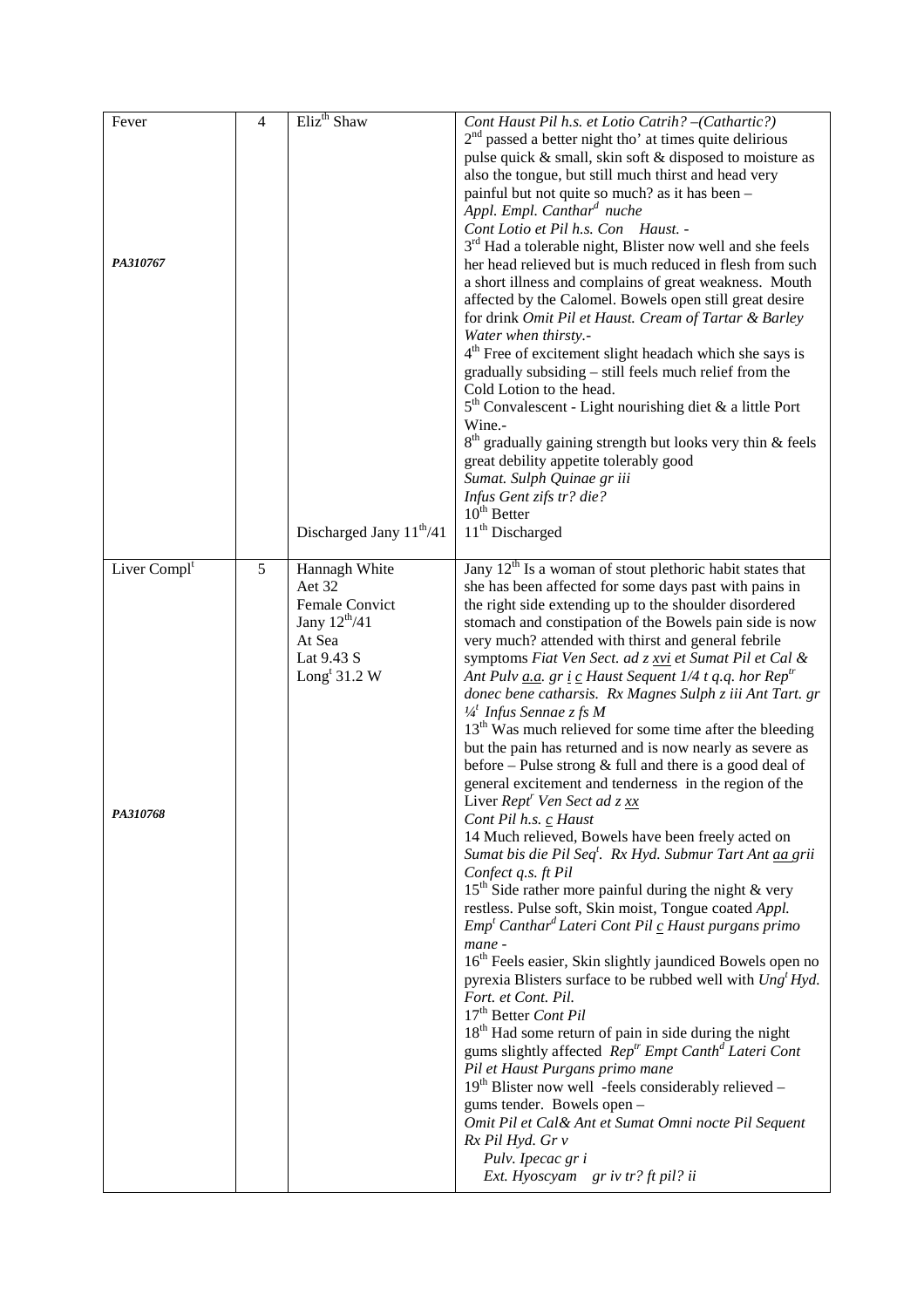| Liver Compl <sup>t</sup>                    | 5      | Hannagh White                                                                                                       | 20 <sup>th</sup> Better Cont Med                                                                                                                                                                                                                                                                                                                                                                                                                                                                                                                                                                                                                                                                                                       |
|---------------------------------------------|--------|---------------------------------------------------------------------------------------------------------------------|----------------------------------------------------------------------------------------------------------------------------------------------------------------------------------------------------------------------------------------------------------------------------------------------------------------------------------------------------------------------------------------------------------------------------------------------------------------------------------------------------------------------------------------------------------------------------------------------------------------------------------------------------------------------------------------------------------------------------------------|
|                                             |        |                                                                                                                     | $22nd$ Free of pain but feels weak & has but little appetite-<br>Sumat bis ut ter in die Haust Sequent<br>Rx. Infus Gentian Co z ifs<br>Acid Sulph Dil gt xxv_tr? ft Haust-                                                                                                                                                                                                                                                                                                                                                                                                                                                                                                                                                            |
|                                             |        |                                                                                                                     | 23 <sup>rd</sup> Improving Cont Haust. et Pil<br>24 <sup>th</sup> recovering fast. Mouth very sore Omit Pil Cont                                                                                                                                                                                                                                                                                                                                                                                                                                                                                                                                                                                                                       |
|                                             |        | Discharged Jany 25 <sup>th</sup> /41                                                                                | Haust.<br>25 Discharge                                                                                                                                                                                                                                                                                                                                                                                                                                                                                                                                                                                                                                                                                                                 |
| PA310769                                    | 10     | <b>Thomson Infant</b><br>aet 4months<br>Decb $12^{th}/41$<br>at Sea<br>Lat 42.45N<br>Long <sup>t</sup> 9.50 W       | Decb $12th$ a fine healthy looking boy was suddly(suddenly)<br>seized in the night with convulsive fits, which continued<br>to occur about every half hour, attended with deadly<br>palor of the countenance $\&$ short anxious respiration<br>pulse scarcely perceptible. As I conjecture the fits were<br>caused by dentition & scarified the gums freely & had<br>the child put in Warm Bath administering a dose of<br>Calomel & Dover Powder which had no effect in causing<br>the slightest remission of the symptoms. That continued<br>unabated to about when death put an end to its suffering.                                                                                                                               |
| <b>Bowel Compl<sup>ts</sup></b><br>PA310770 | 6      | Alder Child<br>aet 16months<br>Lat 37.45 S<br>Long <sup>t</sup> $21.42E$<br>Feby $22nd/42$                          | Feby 22 <sup>nd</sup> Has had a Bowel Compl <sup>t</sup> for the last fortnight,<br>with which disease he has been afflicted from time to<br>time throughout the voyage arising from a general<br>unhealthy state of the System & Dentition. The disease<br>now resists the means hitherto successful in checking it,<br>which consisted of an occasional dose of Calomel with<br>Dovers Powder and chalk mixture with Sp?? pro Confect<br>Opiates & Tinct. - stools are very frequent & foetid<br>abdomen tense & full other parts of the body much<br>emaciated. Diet Arrow Root with a little Port Wine -<br>Comp <sup>lt</sup> unabated & child gradually sinking Cont Med                                                         |
|                                             |        | Dead Feby 23rd/42                                                                                                   | with an injection Arrow Root & Tinct Opii<br>apparently dying & will take no nourishment<br>2 am expired                                                                                                                                                                                                                                                                                                                                                                                                                                                                                                                                                                                                                               |
| Convulsions                                 | $\tau$ | McLaughlin Infant<br>aet 6 months<br>at Sea<br>Lat 28.41 S<br>Long <sup>t</sup> 30.48 E<br>Dead 1st March/42        | March 1 <sup>st</sup> In general very sickly since it has been on<br>board was suddenly seized with Convulsive fits which<br>continued until it died at 9a.m. The remedial medicines<br>adopted to check the fits consisted in Warm Baths &<br>friction of the Body with Linim? Camphor ? ?? &<br>administering Calomel conjoined with a few drops of<br>Laudanum.                                                                                                                                                                                                                                                                                                                                                                     |
| Bowel Compl <sup>t</sup>                    | 8      | Saragh King<br>aet 38<br>Female Convict<br>Feby $14^{th}/42$<br>Simon's Bay<br>Cape of Good Hope<br>Discharged Feby | Feby 14 <sup>th</sup> Seized with a Complaint which is not very<br>general amongst the women and has been so for some<br>days past $\&$ is? purging with griping pain in bowels<br>sickness at stomach headach & excitement. I bled her &<br>administered a Pill consisting of six grains Calomel &<br>$1\frac{1}{2}$ of Opium with small doses of the Sulphate &<br>Carbonate of Magnesia in Mint Water repeated every<br>four hours.<br>15 <sup>th</sup> Bowels freely acted on & feels much relieved from<br>pain Sumat Hydr Submur gr ii Pulv Dover gr x h.s.<br>$16th$ purging continues but free from pain - to take the<br>chalk mixture with Spe? Conf? of (word missing)<br>$17th$ Much better<br>18 <sup>th</sup> Discharged |
|                                             |        | $18^{th}/42$                                                                                                        |                                                                                                                                                                                                                                                                                                                                                                                                                                                                                                                                                                                                                                                                                                                                        |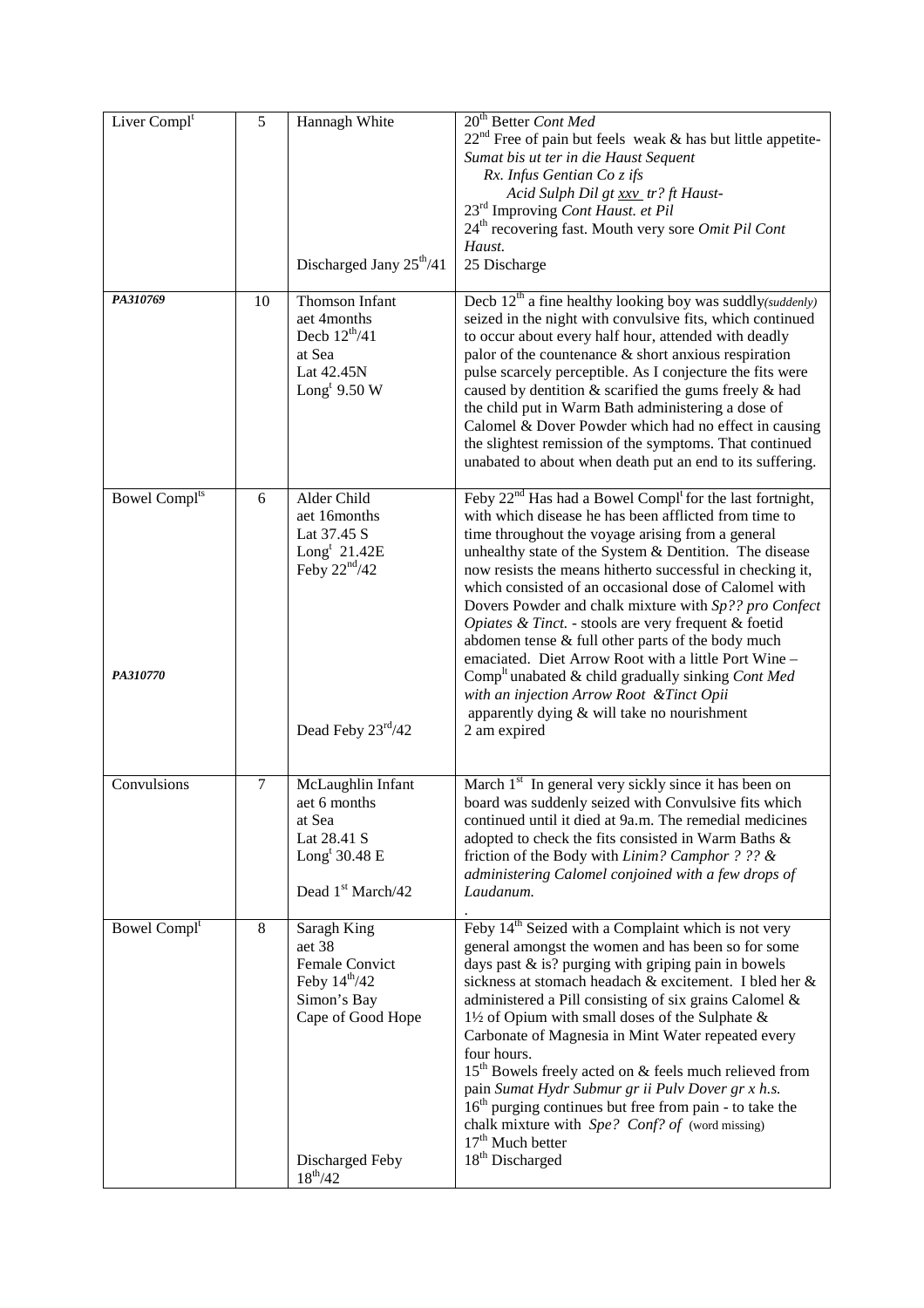| PA310771                              |                                                                                                                                                |                                                                                                                                                                                                                                                                                                                                                                                                                                                                                                                                                                                                                                                                                                                                                                                                                                                                                                                                                                                                                                                                                                                                                                                                                                                                                                                                                                                                                                                                                                                                                                                                                                                                                          |
|---------------------------------------|------------------------------------------------------------------------------------------------------------------------------------------------|------------------------------------------------------------------------------------------------------------------------------------------------------------------------------------------------------------------------------------------------------------------------------------------------------------------------------------------------------------------------------------------------------------------------------------------------------------------------------------------------------------------------------------------------------------------------------------------------------------------------------------------------------------------------------------------------------------------------------------------------------------------------------------------------------------------------------------------------------------------------------------------------------------------------------------------------------------------------------------------------------------------------------------------------------------------------------------------------------------------------------------------------------------------------------------------------------------------------------------------------------------------------------------------------------------------------------------------------------------------------------------------------------------------------------------------------------------------------------------------------------------------------------------------------------------------------------------------------------------------------------------------------------------------------------------------|
| Bowel Comp <sup>lt</sup><br>PA 310772 | Mary McLaughlin<br>aet 27<br>Female Convict<br>Feby $27th/42$<br>Lat. 38.6 S<br>Long <sup>t</sup> $30.20 E$<br>Dead March 30 <sup>th</sup> /42 | March $20th$ Has been late – just during the period she has<br>been on board to repeated attacks of Bow <sup>1</sup> Complain -<br>arising from Chronic Diseases of mucous membranes of<br>intestines produced $&$ should say originally by<br>confinement and exposure in travelling from Newcastle<br>Upon Tyne $&$ within three weeks after her<br>accouchement- The disease hitherto & have been<br>enabled to check by remedial measures but since the 27 <sup>th</sup><br>Feby she has been in Hospital under medical treatment<br>the general tenor of which has been slightly affecting the<br>mouth with Blue Pill conjoined with Ipecacua opium &<br>astringents & Warm Baths Blistering abdomen - She is<br>now much reduced purging very constant thirst pulse<br>small, tongue of a livid red, slight tenderness of<br>abdomen. Rep <sup>tr</sup> Emp. Canth <sup>d</sup> Cont Pil bis die et Pil<br>Hydrarg gr ii<br>Pulv Ipecac gr i<br>Opii gr fs. tr? ft Pil<br>& Sumat Haust Sequent<br>post singul sedes liquidous<br>Rx Mist Cretae z ifs<br>Spe. Conf Opii oi<br>Rx?Catechu z fs h.s.<br>et Haust Rice water for drink with Arrow Root & Port<br>Wine.<br>21 <sup>st</sup> General symptoms the same Cont-<br>$22nd$ No alteration<br>$24^{\text{th}}$ Purging frequent stools foetid & involuntary<br>body wastes fast. Cont<br>$25th$ No better<br>$28th$ Daily getting worse & apparently has not long to<br>live – rejects the medicine off her stomach Omit med –?<br>Have occasionally an injection of Arrow Root with T?<br>Opii zfs &? Catechu zi<br>29 <sup>th</sup> Gradually sinking<br>$30th$ 6a.m. Departed this life<br>John Kidd<br>Surgeon Supertdt |
|                                       |                                                                                                                                                |                                                                                                                                                                                                                                                                                                                                                                                                                                                                                                                                                                                                                                                                                                                                                                                                                                                                                                                                                                                                                                                                                                                                                                                                                                                                                                                                                                                                                                                                                                                                                                                                                                                                                          |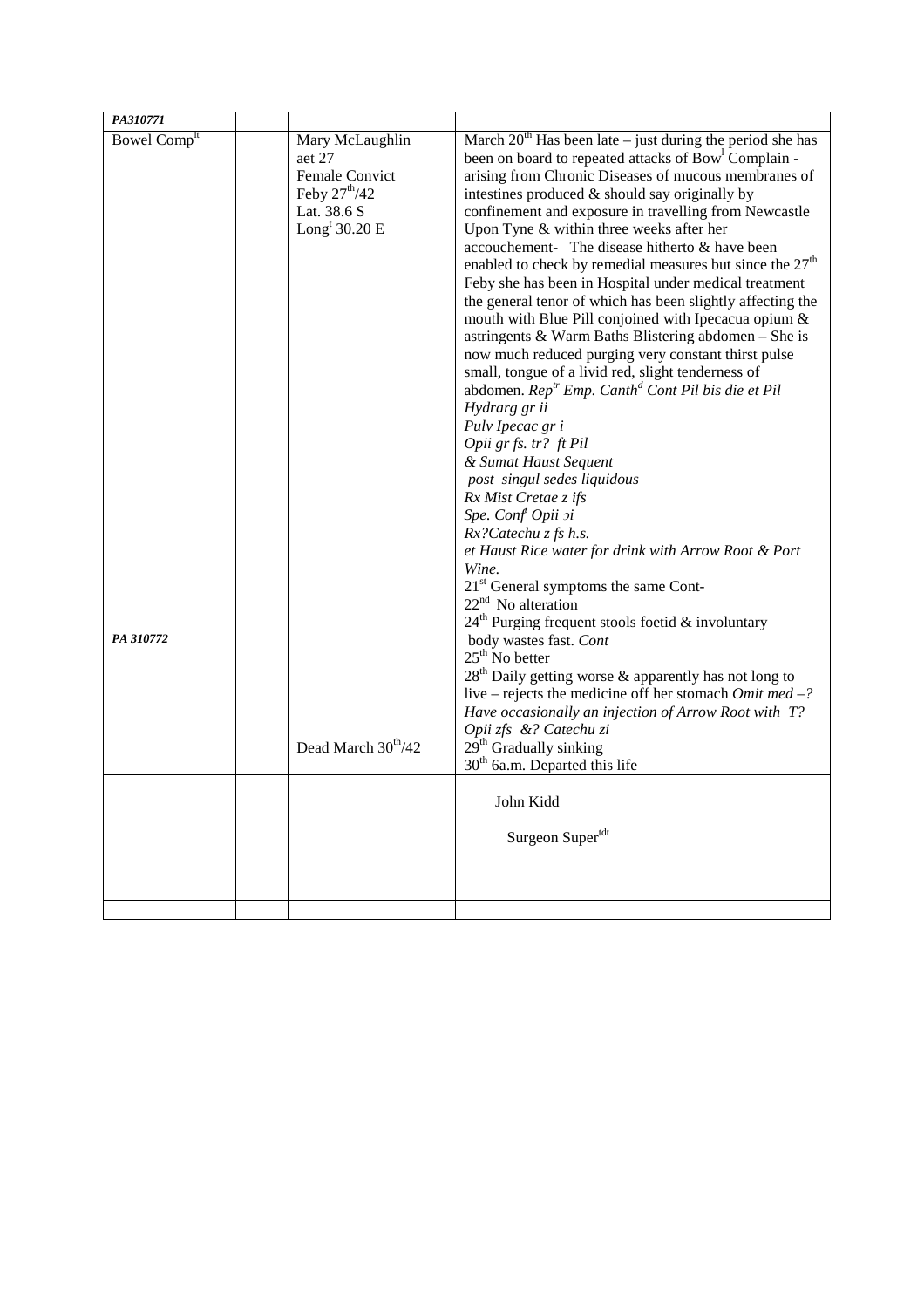# **A Nosological Synopsis of the Sick Book kept during the Period of this Journal, in conformity with the 30th Article of the Surgeons' Instructions.**

|                                                  | <b>Numbers</b> |                       |                         |               |           |           |                                                         |
|--------------------------------------------------|----------------|-----------------------|-------------------------|---------------|-----------|-----------|---------------------------------------------------------|
| <b>Diseases</b><br><b>Nosologically arranged</b> | <b>Total</b>   | Discharged to<br>Duty | Sent to the<br>Hospital | Died on board | Invalided | Remaining | Nos. of such Cases<br>as are detailed in<br>the Journal |
| <b>Pyrexiae</b>                                  |                |                       |                         |               |           |           |                                                         |
| Ord. I. Febres.                                  |                |                       |                         |               |           |           |                                                         |
| Internulleates Quotutiana<br>Tertiana            |                |                       |                         |               |           |           |                                                         |
| Continua Synochus                                | 11             | 11                    |                         |               |           |           | $\overline{4}$                                          |
| Typhus                                           |                |                       |                         |               |           |           |                                                         |
| Ord. II. Phlegmasiae.                            |                |                       |                         |               |           |           |                                                         |
| Phlogosis                                        |                |                       |                         |               |           |           |                                                         |
| Pneumonia                                        |                |                       |                         |               |           |           |                                                         |
| Rheumatismus                                     | $\overline{4}$ | $\overline{4}$        |                         |               |           |           |                                                         |
| Cynanche                                         |                |                       |                         |               |           |           |                                                         |
| <b>Bronchitis</b>                                |                |                       |                         |               |           |           |                                                         |
| Opthalmia                                        | $\sqrt{2}$     | $\boldsymbol{2}$      |                         |               |           |           |                                                         |
| Enteritis                                        | $\mathbf{1}$   | $\mathbf{1}$          |                         |               |           |           |                                                         |
| Hepatitis                                        | 3              | 3                     |                         |               |           |           | 5                                                       |
| Ord. III. Exanthemata.                           |                |                       |                         |               |           |           |                                                         |
| Variola                                          |                |                       |                         |               |           |           |                                                         |
| Rubeola                                          |                |                       |                         |               |           |           |                                                         |
| Erysipelas                                       |                |                       |                         |               |           |           |                                                         |
| Vaccina                                          |                |                       |                         |               |           |           |                                                         |
| Ord. IV. Haemorrhagiae                           |                |                       |                         |               |           |           |                                                         |
| Haemoptysis                                      |                |                       |                         |               |           |           |                                                         |
| Phthisis incipiens                               |                |                       |                         |               |           |           |                                                         |
| Phthisis cosfirmata                              |                |                       |                         |               |           |           |                                                         |
| Epitaxis                                         | 1              | 1                     |                         |               |           |           |                                                         |
| Menorrhagia                                      | $\mathbf{1}$   | $\mathbf{1}$          |                         |               |           |           |                                                         |
| Haemorrhoris                                     | $\mathbf{1}$   | 1                     |                         |               |           |           |                                                         |
| Ord. V. Profluvia.                               |                |                       |                         |               |           |           |                                                         |
| Catarrhus                                        | 13             | 13                    |                         |               |           |           | $\mathbf{1}$                                            |
| Dysenteria                                       |                |                       |                         |               |           |           |                                                         |
| Neuroses.                                        |                |                       |                         |               |           |           |                                                         |
| Ord. I. Comata.                                  |                |                       |                         |               |           |           |                                                         |
| Apoplexia                                        |                |                       |                         |               |           |           |                                                         |
| Ord. II. Adynamiae.                              |                |                       |                         |               |           |           |                                                         |
| Dyspepsia                                        |                |                       |                         |               |           |           |                                                         |
|                                                  |                |                       |                         |               |           |           |                                                         |
| Ord. III. Spasmi.                                |                |                       |                         |               |           |           |                                                         |
| Asthma                                           | $\overline{3}$ | $\overline{3}$        |                         |               |           |           |                                                         |
| Diarrhoea<br>Colica                              | 28             | 26                    |                         | $\sqrt{2}$    |           |           | $6-9$                                                   |
| Convulsis                                        | $\overline{4}$ | $\mathbf{1}$          |                         | 3             |           |           | $3 - 7 - 10$                                            |
| Ord. Iv. Vesaniae.                               |                |                       |                         |               |           |           |                                                         |
|                                                  |                |                       |                         |               |           |           |                                                         |
| Amentia<br>Mania                                 | $\overline{2}$ | $\overline{2}$        |                         |               |           |           |                                                         |
|                                                  |                |                       |                         |               |           |           |                                                         |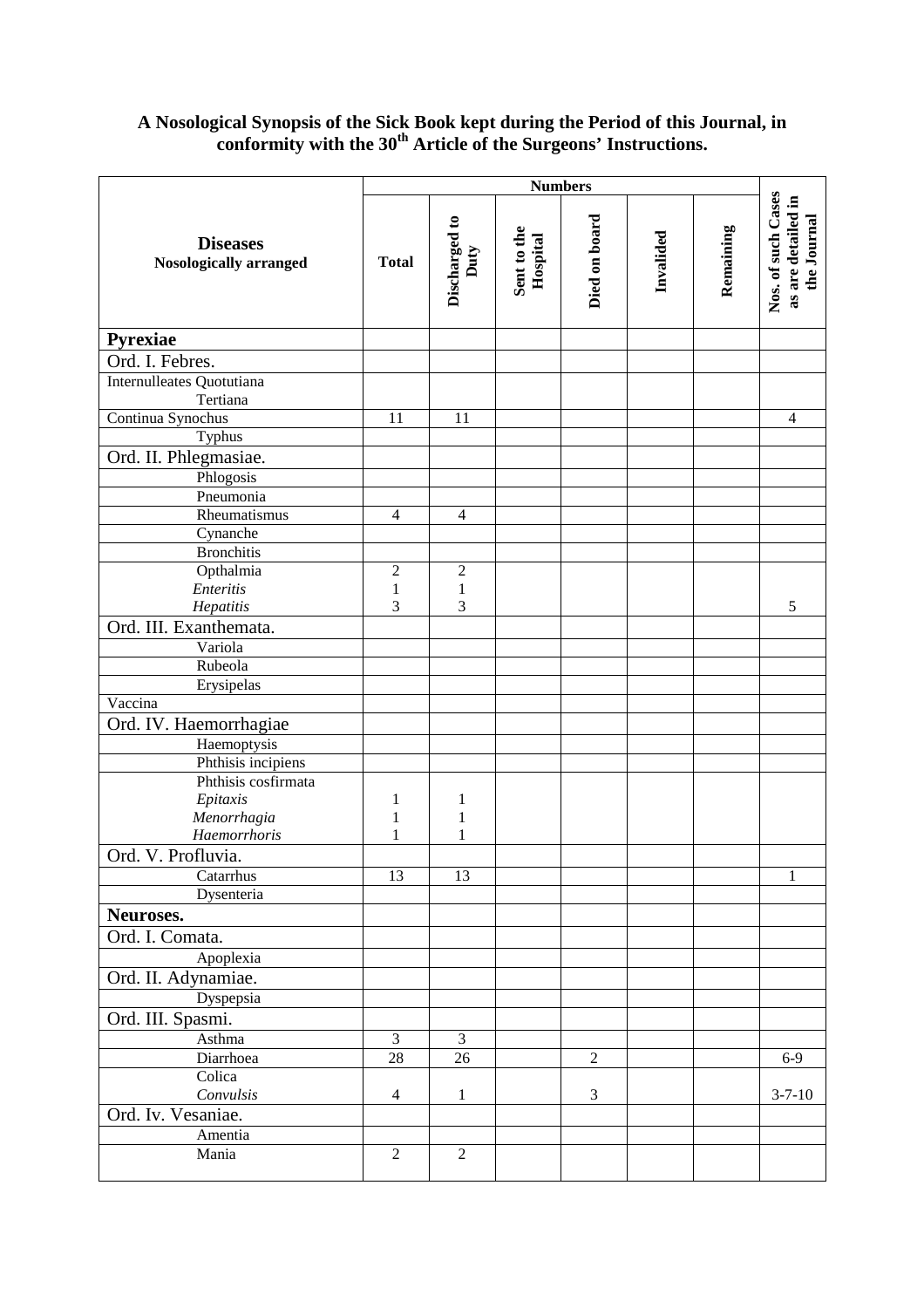| Cachexiae.                                                                                                 |                |                |   |  |                |
|------------------------------------------------------------------------------------------------------------|----------------|----------------|---|--|----------------|
| Ord. I. Marcores.                                                                                          |                |                |   |  |                |
| Tabes                                                                                                      |                |                |   |  |                |
| Ord. II. Intumescentiae.                                                                                   |                |                |   |  |                |
| Anasarca                                                                                                   |                |                |   |  |                |
| Ascites                                                                                                    |                |                |   |  |                |
| Hydrothorax                                                                                                |                |                |   |  |                |
| Ord. III. Impetigines.                                                                                     |                |                |   |  |                |
| Syphilis                                                                                                   | 6              | 6              |   |  | $\overline{2}$ |
| Scrophula                                                                                                  |                |                |   |  |                |
| Icterus                                                                                                    |                |                |   |  |                |
| Scorbutus                                                                                                  |                |                |   |  |                |
| Locales.                                                                                                   |                |                |   |  |                |
| Ord. I. Dysaethesiae.                                                                                      |                |                |   |  |                |
| Amaurosis                                                                                                  |                |                |   |  |                |
| Ord. II. Dysorexiae.                                                                                       |                |                |   |  |                |
| Ord. III. Dyscinesiae.                                                                                     |                |                |   |  |                |
| Ord. IV. Apocenoses.                                                                                       |                |                |   |  |                |
| Gonorrhoea                                                                                                 |                |                |   |  |                |
| Ord. V. Epischeses                                                                                         |                |                |   |  |                |
| Ischuria                                                                                                   |                |                |   |  |                |
| Obstipatio                                                                                                 |                |                |   |  |                |
| Dysuria                                                                                                    |                |                |   |  |                |
| Ord. VI. Tumores.                                                                                          |                |                |   |  |                |
| Aneurisma                                                                                                  |                |                |   |  |                |
| Ord. VII. Ectopiae.                                                                                        |                |                |   |  |                |
| Hernia                                                                                                     |                |                |   |  |                |
| Prolapsus                                                                                                  |                |                |   |  |                |
| Luxatio                                                                                                    |                |                |   |  |                |
| Parturition                                                                                                | $\overline{4}$ | 4              |   |  |                |
| Ord. VIII. Dialyses.                                                                                       |                |                |   |  |                |
| Vulnus                                                                                                     | $\overline{2}$ | $\overline{2}$ |   |  |                |
| Uleus                                                                                                      |                |                |   |  |                |
| <b>GENERAL TOTAL</b>                                                                                       | 86             | 81             | 5 |  |                |
| NOTE.—Medical Officers are desired particularly to Notice that the Numbers in each Disease and the general |                |                |   |  |                |

Total must not only correspond with the Sick Book, but also with the particulars contained in the several Nosological Returns for the period.